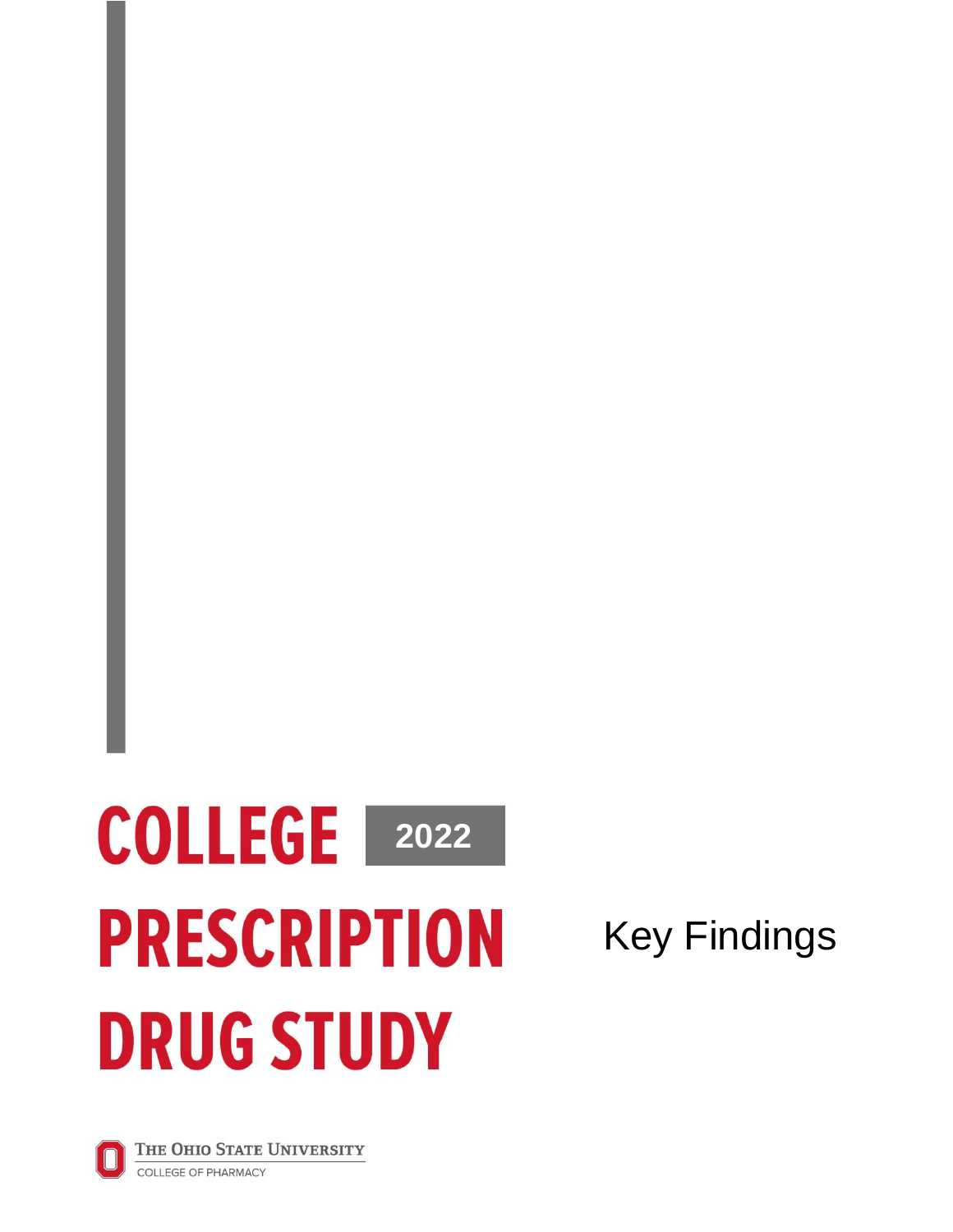## **EXECUTIVE SUMMARY**

The College Prescription Drug Study (CPDS) is a multi-institutional survey of undergraduate, graduate and professional students. The CPDS examines non-medical prescription drug use, including the reasons for and consequences of use, perceived access to prescription drugs and perceptions of use among students. The purpose of the CPDS is to understand the non-medical use of prescription drugs among college students. The CPDS was developed as a collaboration between The Ohio State University's Center for the Study of Student Life, Student Wellness Center, and College of Pharmacy. The 2022 CPDS was administered by the College of Pharmacy.

During spring 2022, the CPDS was administered to random samples of students attending institutions across the United States via an online anonymous survey. The survey was administered to 58,000 students at the 15 participating institutions; 6,510 students responded for a response rate of 11.22%. More information on the study is available by contacting the CPDS team at [rxstudy@osu.edu.](mailto:rxstudy@osu.edu)

# **HIGHLIGHTS**

## **Frequency of Use**

- 6.8% of students reported misusing pain medications, 7.8% reported misusing sedatives and 14.5% reported misusing stimulants.
- Many college students who report misusing prescription drugs have not used in the past 12 months. Of the students who reported ever misusing, 62.9% have not misused pain medications in the past 12 months, 56.7% have not misused sedatives in the past 12 months and 43.5% have not misused stimulants in the past 12 months.

#### **Access to Prescription Drugs**

- 11.4% of students said it is somewhat easy or very easy to obtain pain medication for non-medical use; 15.2% of students said sedatives are somewhat easy or very easy to obtain; 26.4% of students said stimulants are somewhat easy or very easy to obtain.
- The majority of students who misuse prescription drugs reported that they typically obtain prescription drugs from friends (44.0% for pain medications, 54.6% for sedatives and 76.9% for stimulants).

### **Reasons for Use**

• The most common reasons students reported misusing pain medications were to get high (46.0%) and to relieve pain (40.8%); sedatives were to relieve anxiety (50.8%) and to get to sleep (47.3%); and stimulants were to study or improve grades (76.1%).

### **Consequences of Use**

• The most frequently reported effects of misusing prescription drugs included experiencing depression for students who used pain medication (35.2%), experiencing memory loss for sedative use (35.5%) and self-reported positive impact on academics for stimulant use (61.9%).

### **Education and Resources**

- 51.4% of students were aware of resources, either on or off campus, that help with prescription drug safety.
- 73.1% of students knew where to go to get help if they were worried or concerned about misuse.

## **Prescribed Medication Behaviors**

• Only 8.6% of respondents said they kept their prescription drugs in a locked space; the majority kept them in an unlocked medicine cabinet or drawer.

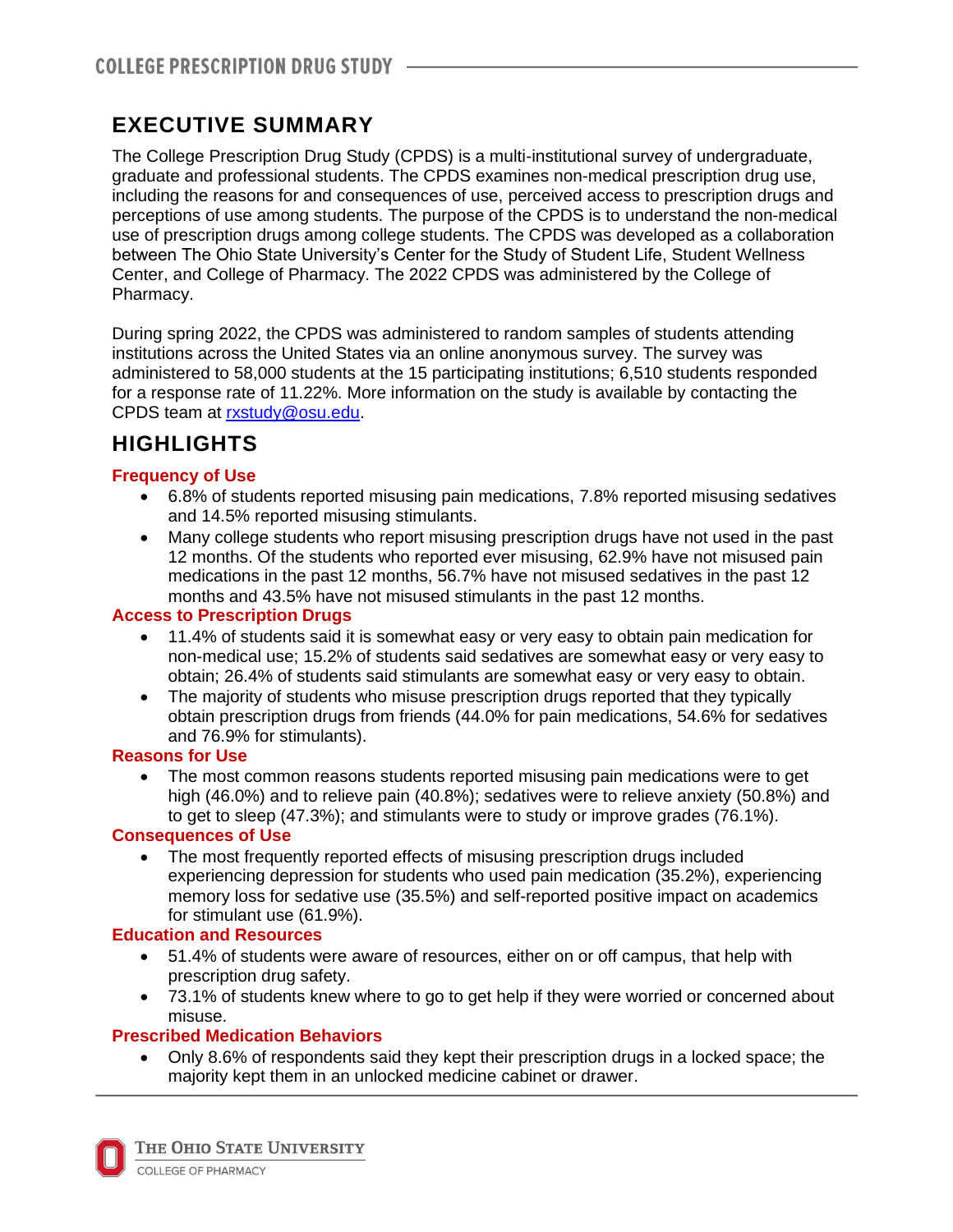## **INTRODUCTION**

The College Prescription Drug Study (CPDS) is a multi-institutional survey of undergraduate, graduate and professional students. The CPDS examines the non-medical use of prescription drugs, including the reasons for and consequences of use, access to prescription drugs and perceptions of use among students. Results provide a better understanding of the current state of non-medical use of prescription drugs on college campuses, including information on the types of prescription drugs misused, attainment of drugs, reasons for use and consequences of use.

The CPDS was developed and administered as a collaboration between The Ohio State University's College of Pharmacy, Center for the Study of Student Life, and Student Wellness Center. The survey instrument is based on previous research on prescription drug misuse at The Ohio State University, including campus-wide studies beginning in 2009 and the first multiinstitutional administration of the CPDS in 2015.

During spring 2022, the CPDS was administered to random samples of students attending 15 institutions across the United States via an online anonymous survey. Ten institutions with a total student body greater than 15,000 students participated in the study (66.7% of participating institutions) and five institutions with a total student body less than 15,000 students participated (33.3% of participating institutions). The survey was administered to 58,000 students; 6,510 responded for a response rate of 11.22%. More information on the study is available by contacting the CPDS team at [rxstudy@osu.edu.](mailto:rxstudy@osu.edu)

## **RESEARCH DESIGN & METHODS**

The CPDS is driven by the following research questions:

- 1. What types of prescription or non-prescription drugs do students misuse?
- 2. What are the demographics of students who are most likely to misuse prescription drugs?
- 3. Why do students misuse prescription drugs and what are their perceptions of the misuse of prescription drugs?
- 4. Are students who misuse prescription drugs more likely to misuse non-prescription or illicit drugs?

Institutions were recruited to participate in the 2022 CPDS through emails to health promotion and wellness staff from institutions across the United States. The online survey was sent to random samples of undergraduate, graduate and professional students who were at least 18 years of age at each institution. Surveys were administered in February or April, depending on each institutions' academic calendar and preference. The online survey was administered anonymously using Qualtrics survey software.

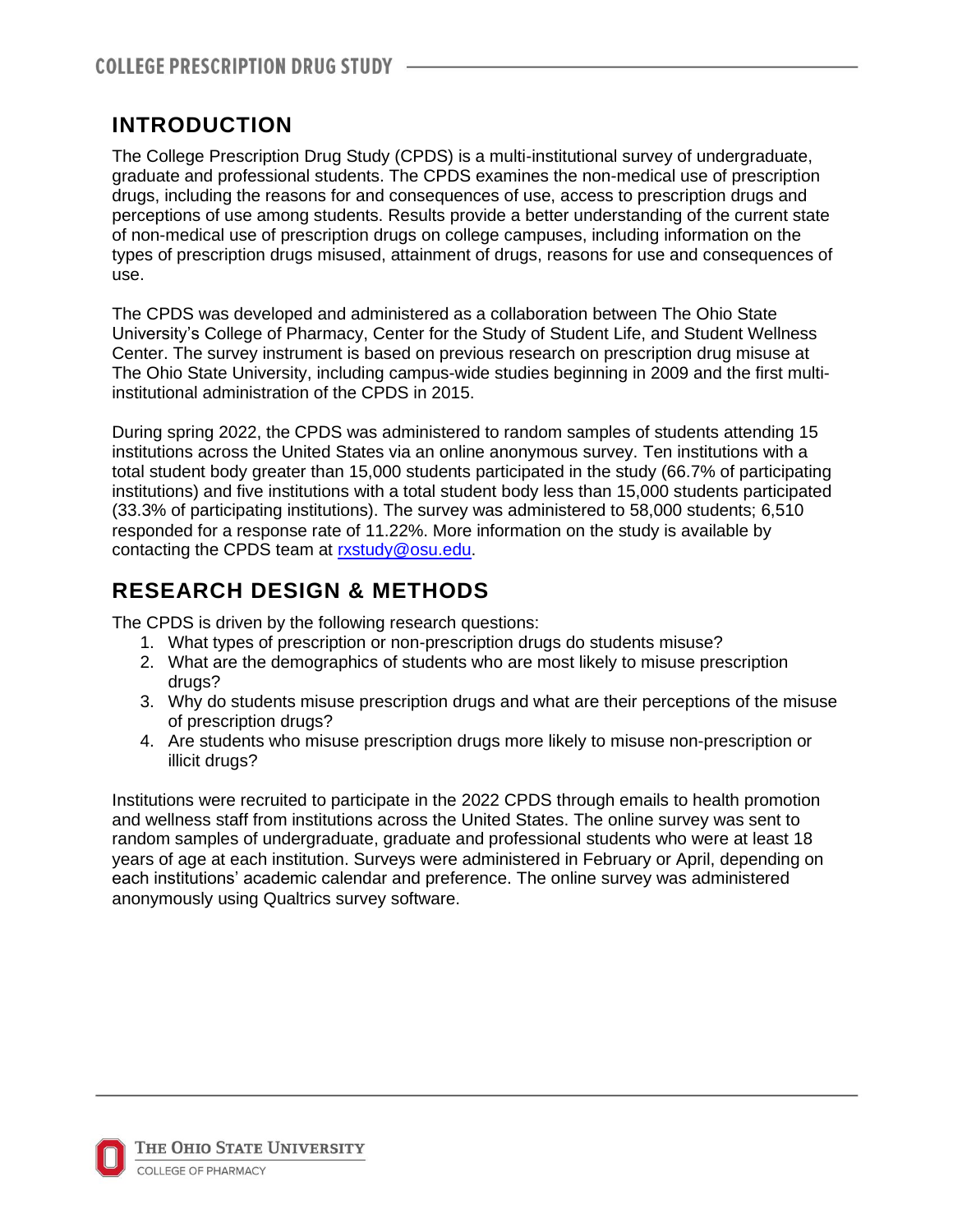## **FREQUENCY OF USE**

Estimates of the non-medical use of prescription medications vary widely. Prior research has estimated that between 6 and 14% of college students have used prescription drugs for nonmedical reasons (SAMSHA, 2021; Zullig and Divin, 2012), which is the highest rate of misuse among 18-25-year-olds (SAMSHA, 2021). In the CPDS, 6.8% of respondents reported that they had ever misused pain medications, 7.8% had ever misused sedatives and 14.5% had ever misused stimulants; 20.5% had ever used any of the three types of prescription drugs. 13.9% of respondents reported that they have used more than one prescription drug non-medically at the same time.

## **Have you ever used the following for non-medical reasons?**



When looking at misuse among *only* those who reported ever misusing prescription medications, the majority reported not misusing in the past 12 months. However, 36.7% of respondents reported that they had misused pain medications, 43.3% had misused sedatives and 56.2% had misused stimulants at least once in the past 12 months.



#### **In the past 12 months, how often did you use the following for non-medical reasons?**

*Note*. Self-reported estimate of use in the last 12 months among students who indicated they had ever used a prescription drug for non-medical reasons; students who responded "prefer not to say" are not presented in charts but are included in calculation.

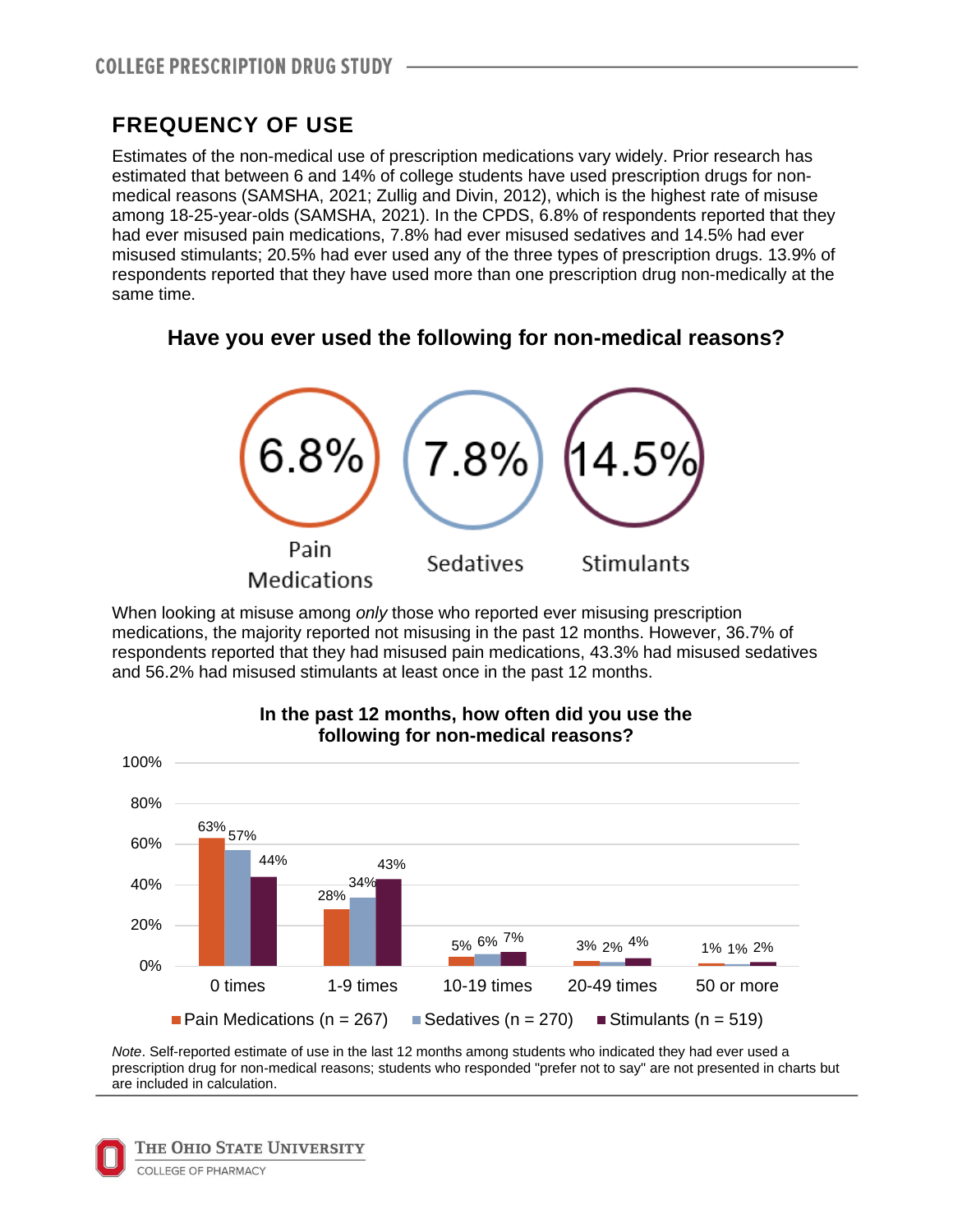Among respondents who reported misusing prescription medications, a series of follow-up questions asked about how they misused, when they began misusing and why they misused these medications. The vast majority of those who misused had ingested medications orally (94%), while over a quarter of respondents (26%) reported snorting medications nasally.



When asked about initiation of their misuse of prescription medication, the majority of students who misuse stimulants (63%) began misusing during college. Most students who misuse sedatives began in either high school (42%) or college (43%). Over half of students who misuse pain medication began misusing during high school (53%), while over a quarter or students (28%) began misusing during college. Very few respondents reported beginning to misuse prescription medications in middle school or earlier.





*Note*. Self-reported among students who indicated they had ever used a prescription drug for non-medical reasons; students who responded "prefer not to say" are not presented in charts but are included in the percentage calculation.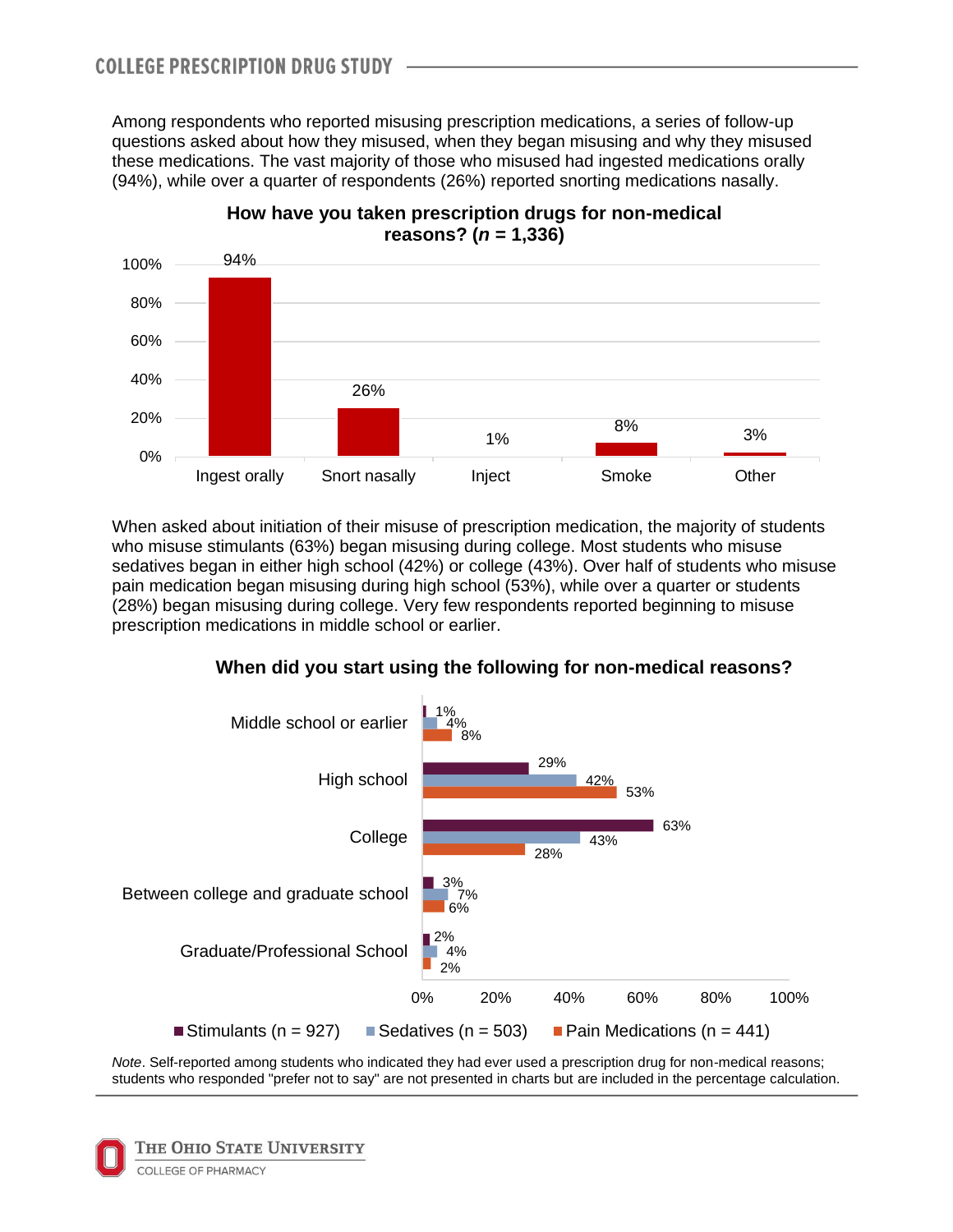# **ACCESS**

Understanding how students access prescription drugs for non-medical use provides important information that can help practitioners and scholars understand the patterns of prescription drug misuse. Student respondents were asked how easy it is to obtain prescription drugs without a prescription. They were also asked where they typically obtain prescription drugs that they use non-medically.



**How easy is it for you to obtain the following prescription drugs? (% Reporting Very or Somewhat Easy to Obtain)**

Students obtained prescription drugs for non-medical use from a variety of sources, including people they know, such as friends, peers who are not friends, and relatives. Students were most likely to report obtaining prescription drugs for non-medical use from a friend across all types of prescription drug types. The chart below highlights some sources where students obtain prescription drugs for non-medical use.



### **Means by which students obtain prescription drugs for non-medical use**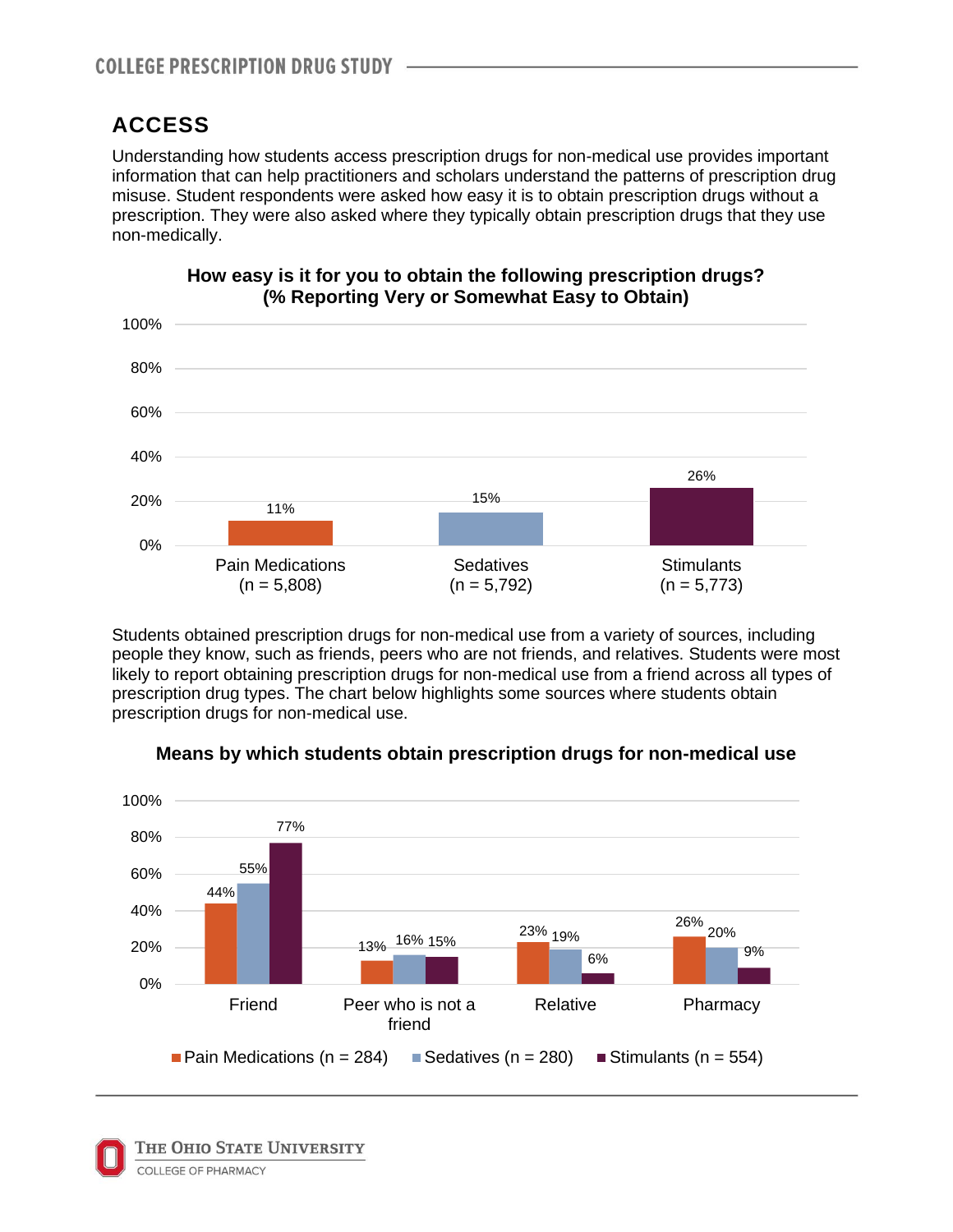# **REASONS FOR USE**

College students use prescription drugs for non-medical reasons due to a variety of environmental and personal factors. Some research suggests that college students may be at a higher risk of misuse due to access, social norms and academic strain (Norman & Ford, 2018). Research also suggests that college students are more likely than their non-college attending peers to misuse stimulants (McCabe et al., 2018). Personal factors for non-medical use of prescription drugs vary; about 13% of college student who misuse prescription drugs reported using for recreational purposes and 39% reported using for self-treatment (McCabe et al., 2009; Schepis, et al., 2020). The CPDS asked students why they used prescription drugs for nonmedical reasons. Among student respondents in the CPDS, the top five most frequently reported reasons for use of each type of medication are included below.

| <b>Top 5 Reasons for Non-Medical Use of Prescription Drugs</b> |  |  |  |
|----------------------------------------------------------------|--|--|--|
|                                                                |  |  |  |

| <b>Pain Medications</b>      | <b>Sedatives</b>             | <b>Stimulants</b>                 |  |
|------------------------------|------------------------------|-----------------------------------|--|
| Get high (46.0%)             | Relieve anxiety (50.8%)      | Study or improve grades (76.1%)   |  |
| Relieve pain (40.8%)         | Sleep (47.3%)                | Enhance social situations (24.1%) |  |
| See what it was like (31.2%) | Get high (35.5%)             | See what it was like (23.8%)      |  |
| Relieve anxiety (30.0%)      | See what it was like (29.5%) | Get high (14.9%)                  |  |
| Escape reality (25.2%)       | Feel better (24.5%)          | Like the way they feel (12.9%)    |  |

# **MISUSE AND STUDYING**

The vast majority of respondents who misused prescription drugs do so to study or improve grades. When asked with whom they misused prescription drugs while studying, 63.3% of respondents reported misusing alone, 12.9% misused with others, and 21.9% misused both alone and with others (1.9% of respondents preferred not to answer).



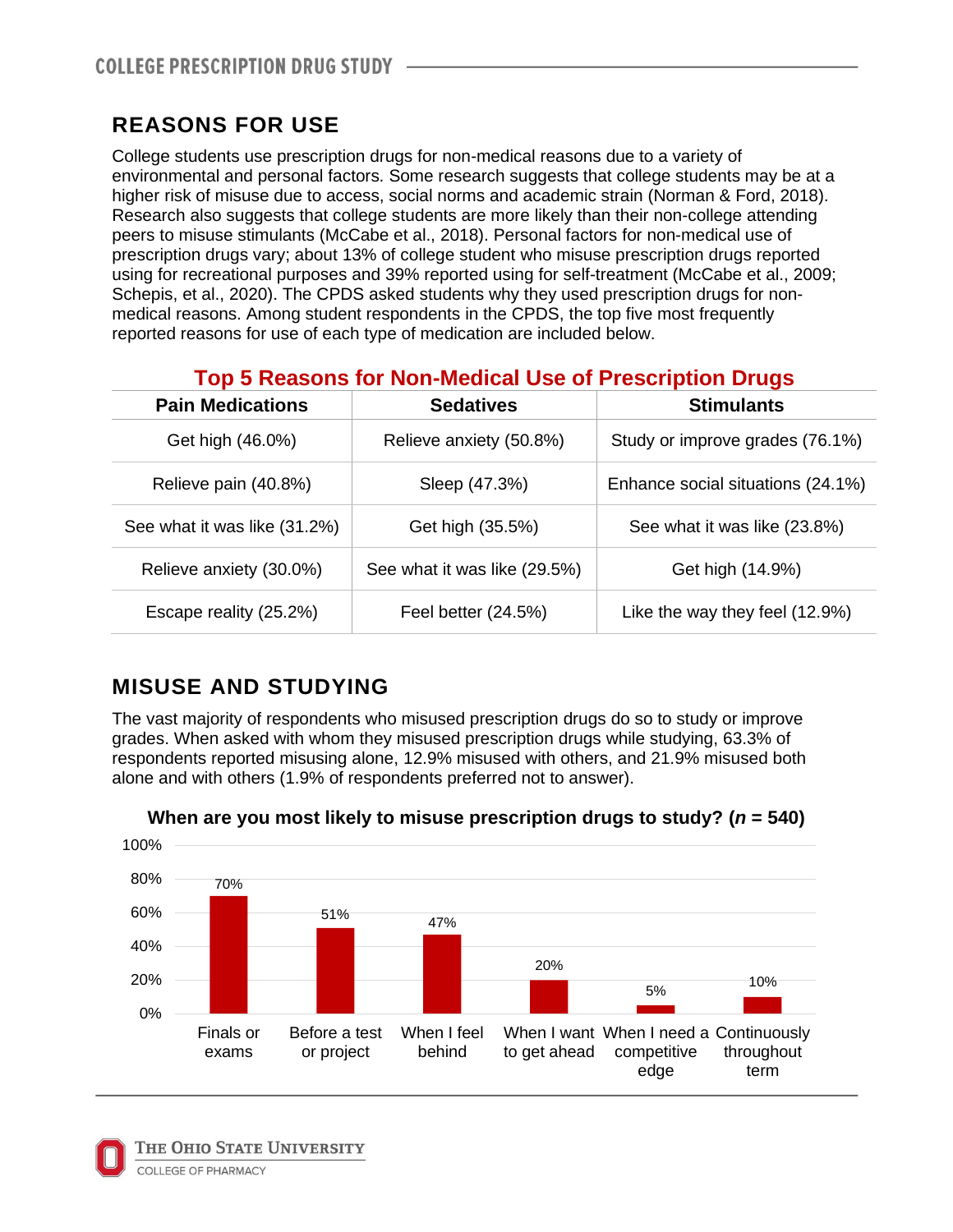Respondents were also asked about their initiation of misusing prescription medications to study. Among undergraduate students, 33% reported beginning before college and 37% began in their first year of college. Among graduate and professional students, 71% began misusing during college, 15% began prior to college and 7% began in the first year of graduate or professional school.



## **When did you start misusing prescription drugs to study?**

# **CONSEQUENCES OF USE**

There are many potential consequences of misusing prescription drugs. Students were asked to choose from a list of consequences and select which they had experienced because of their non-medical use of prescription drugs. The most frequently reported consequences among student respondents in the CPDS are outlined below.



<sup>1</sup> Response option "Experienced a positive impact on your academics as a result of your use" <sup>2</sup> Response option "Experienced emotional or psychological problems"

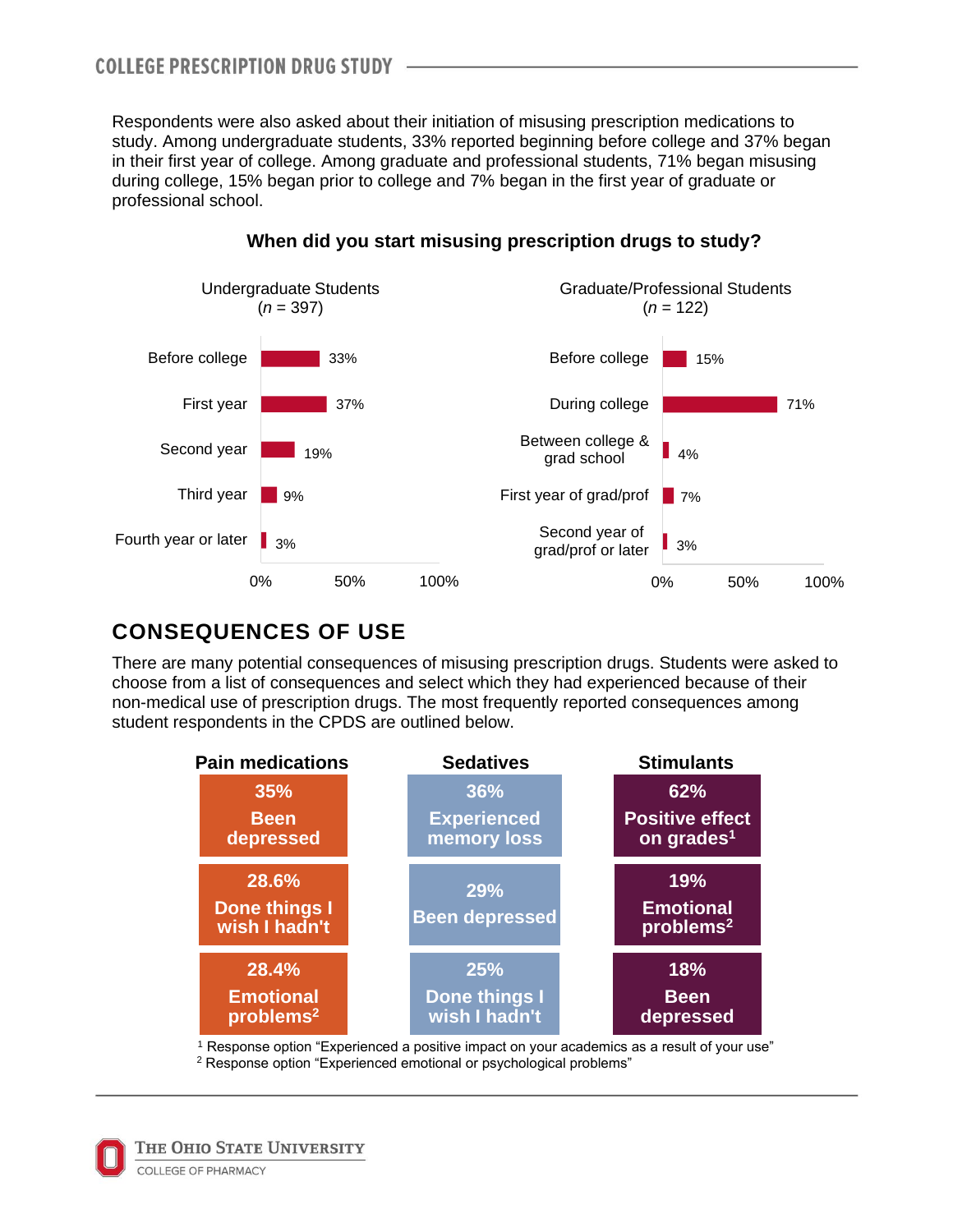# **ALCOHOL AND OTHER DRUG USE**

All respondents were asked if they used drugs or alcohol to manage their stress. More than half of respondents (54%) reported that they never use drugs or alcohol to manage their stress.



Respondents who reported misusing prescription medications were asked whether they ever misused these medications while drinking alcohol. The majority of college students who misuse pain medications, sedatives and stimulants reported never drinking alcohol while misusing prescription medications.





*Note.* Students who responded "I'd rather not say" are not included in the percentage calculations.

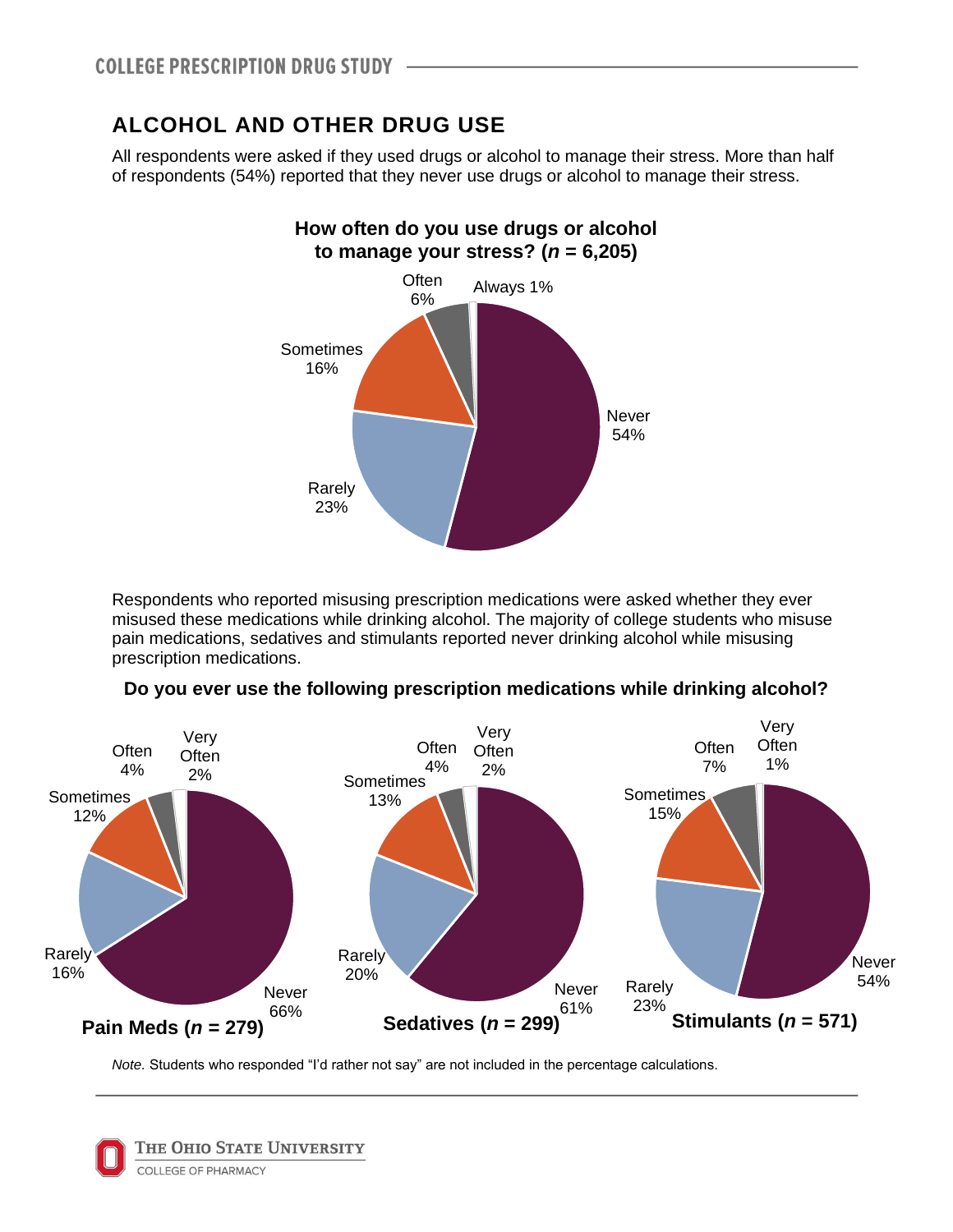

Among students who misuse prescription drugs, 38% report they have used illicit drugs in place of prescription drugs. Among those who have done this, the most common illicit drugs used to replace prescription drugs are marijuana (95%), hallucinogens (42%), cocaine (37%), and MDMA (26%).

#### **Illicit Drugs Used in Place of Prescription Drug Misuse**

| Marijuana     | 95% | Inhalants       | 9% |
|---------------|-----|-----------------|----|
| Hallucinogens | 42% | Methamphetamine | 8% |
| Cocaine       | 37% | Heroin          | 5% |
| MDMA          | 26% | Fentanyl        | 4% |
|               |     |                 |    |

When asked why respondents used illicit drugs in place of prescription drugs, 51% reported because they had a different effect than prescription drugs, 51% reported because they were easier to access, 37% reported they were curious about them, 30% reported that they felt it was less addictive than prescription drugs, 28% reported they had a stronger effect than prescription drugs, and 23% reported because they felt it was safer than prescription drugs.

# **EDUCATION AND RESOURCES**

Respondents were asked a variety of questions on awareness of resources, education and if they knew where to go for help regarding prescription drugs. The majority of respondents (87.4%) reported that they had never taken a workshop, class, or had a training on the appropriate ways to use prescription drugs.



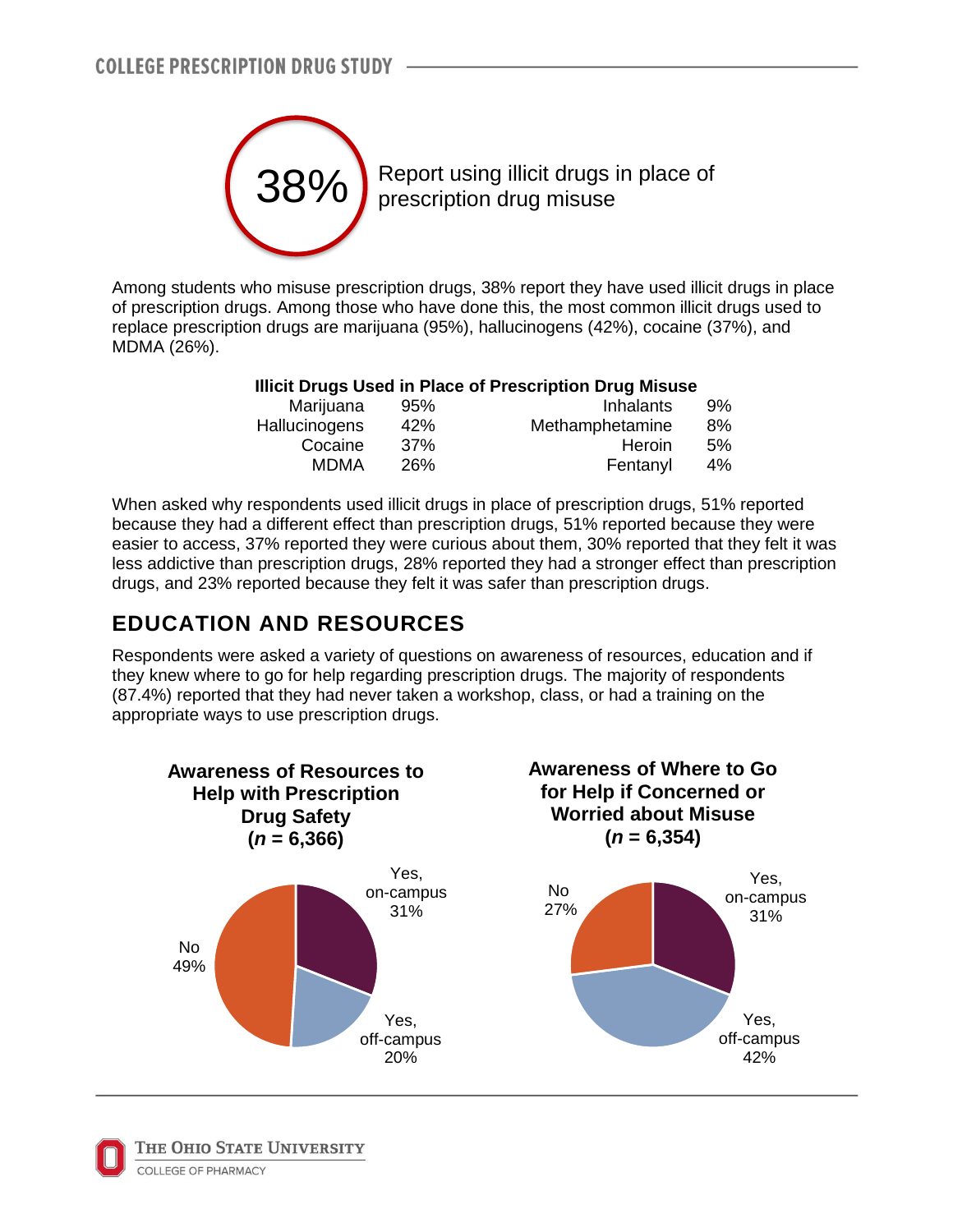# **PRESCRIBED MEDICATION BEHAVIORS**

Respondents were asked where they stored their prescription medication. The most frequent response was in an unlocked drawer or cabinet (43%); only 9% kept medications in a locked space.



Respondents were asked if they had kept a prescribed medication past when it was needed, sold a prescribed medication or given a prescribed medication to someone else. Respondents were the most likely to give or sell stimulants to friends or peers. Pain medications were the type of medication that respondents were most likely to keep after they were medically needed.

## **Have you done the following with your prescribed medications in the last 12 months?**